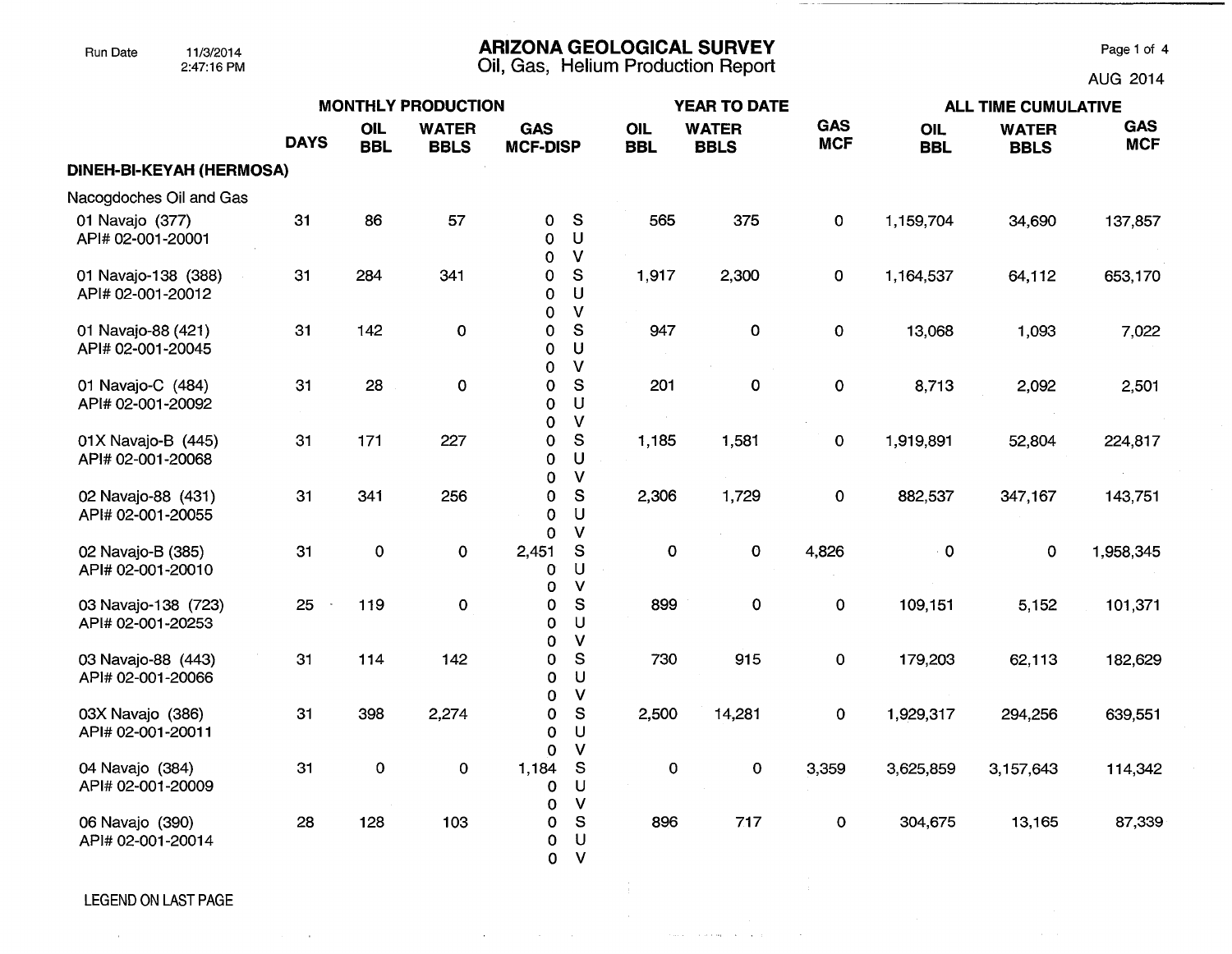#### Run Date 11/3/2014 **ARIZONA GEOLOGICAL SURVEY** Page 2 of 4

2:47:16 PM Oil, Gas, **Helium Production Report** AUG 2014

|                                         |             |                          | <b>MONTHLY PRODUCTION</b>   |                               |                                                    |                   | <b>YEAR TO DATE</b>         |                          | <b>ALL TIME CUMULATIVE</b> |                             |                          |  |
|-----------------------------------------|-------------|--------------------------|-----------------------------|-------------------------------|----------------------------------------------------|-------------------|-----------------------------|--------------------------|----------------------------|-----------------------------|--------------------------|--|
|                                         | <b>DAYS</b> | <b>OIL</b><br><b>BBL</b> | <b>WATER</b><br><b>BBLS</b> | <b>GAS</b><br><b>MCF-DISP</b> |                                                    | OIL<br><b>BBL</b> | <b>WATER</b><br><b>BBLS</b> | <b>GAS</b><br><b>MCF</b> | <b>OIL</b><br><b>BBL</b>   | <b>WATER</b><br><b>BBLS</b> | <b>GAS</b><br><b>MCF</b> |  |
| 06 Navajo-88 (722)<br>API# 02-001-20252 | 31          | 227                      | 227                         | 0<br>0<br>$\mathbf 0$         | <sub>S</sub><br>$\cup$<br>$\mathsf{V}$             | 1,593             | 1,594                       | $\pmb{0}$                | 55,017                     | 2,322                       | 261,139                  |  |
| 09 Navajo (396)<br>API# 02-001-20020    | 31          | 341                      | 2,558                       | 0<br>0<br>0                   | ${\mathsf S}$<br>U<br>$\vee$                       | 1,817             | 13,633                      | $\mathbf 0$              | 1,664,834                  | 578,246                     | 259,211                  |  |
| 11 Navajo (506)<br>API# 02-001-20106    | 31          | 1,364                    | 3,468                       | 0<br>0<br>$\Omega$            | $\mathbb S$<br>U<br>$\vee$                         | 9,187             | 23,354                      | $\mathbf 0$              | 1,043,082                  | 114,935                     | 649,474                  |  |
| 14 Navajo (416)<br>API# 02-001-20040    | 31          | 142                      | 284                         | 0<br>0                        | S<br>U<br>$\mathsf{V}$                             | 944               | 1,885                       | 0                        | 322,294                    | 22,976                      | 148,816                  |  |
| 15 Navajo (417)<br>API# 02-001-20041    | 31          | 85                       | 171                         | 0<br>0<br>0                   | ${\mathbb S}$<br>U                                 | 530               | 1,060                       | 0                        | 116,629                    | 20,866                      | 37,903                   |  |
| 16 Navajo (419)<br>API# 02-001-20043    | 31          | 426                      | 284                         | 0<br>0<br>0                   | $\sf V$<br>${\mathsf S}$<br>U                      | 2,593             | 1,727                       | 0                        | 103,339                    | 49,987                      | 16,680                   |  |
| 17 Navajo (618)<br>API# 02-001-20190    | 8           | 15                       | $\overline{7}$              | 0<br>0<br>0                   | $\mathsf{V}$<br>${\mathsf S}$<br>U                 | 348               | 174                         | $\mathbf 0$              | 74,639                     | 9,105                       | 41,682                   |  |
| 19 Navajo (691)<br>API# 02-001-20240    | 31          | 85                       | 28                          | 0<br>0<br>0<br>0              | $\mathsf{V}$<br>${\mathsf S}$<br>U<br>$\mathsf{V}$ | 584               | 195                         | $\mathbf 0$              | 356,449                    | 11,638                      | 239,279                  |  |
| 20 Navajo (696)<br>API# 02-001-20245    | 25          | 115                      | 23                          | 0<br>0<br>0                   | ${\mathsf S}$<br>U<br>$\mathsf{V}$                 | 921               | 183                         | 0                        | 204,787                    | 21,446                      | 84,544                   |  |
| 21 Navajo (693)<br>API# 02-001-20242    | 31          | 57                       | 28                          | 0<br>0                        | S<br>U<br>$\mathsf{V}$                             | 397               | 200                         | $\pmb{0}$                | 101,873                    | 41,787                      | 29,906                   |  |
| 22 Navajo (692)<br>API# 02-001-20241    | 31          | 57                       | 57                          | 0<br>0<br>0                   | S<br>U                                             | 393               | 394                         | $\mathbf 0$              | 70,024                     | 5,069                       | 38,065                   |  |
| 24 Navajo (695)<br>API# 02-001-20244    | 15          | 358                      | 3,576                       | 0<br>0<br>0                   | $\mathsf{v}$<br>${\mathbb S}$<br>U                 | 3,739             | 37,375                      | $\mathbf 0$              | 306,744                    | 1,211,831                   | 55,778                   |  |
| 25 Navajo (719)<br>API# 02-001-20249    | 31          | 142                      | 28                          | 0<br>0<br>0<br>$\mathbf 0$    | $\mathsf{V}$<br>${\mathbb S}$<br>U<br>V            | 992               | 198                         | 0                        | 88,930                     | 4,040                       | 65,731                   |  |

الواريق المتوارد المستحقق من

LEGEND ON LAST PAGE

 $\bar{z}$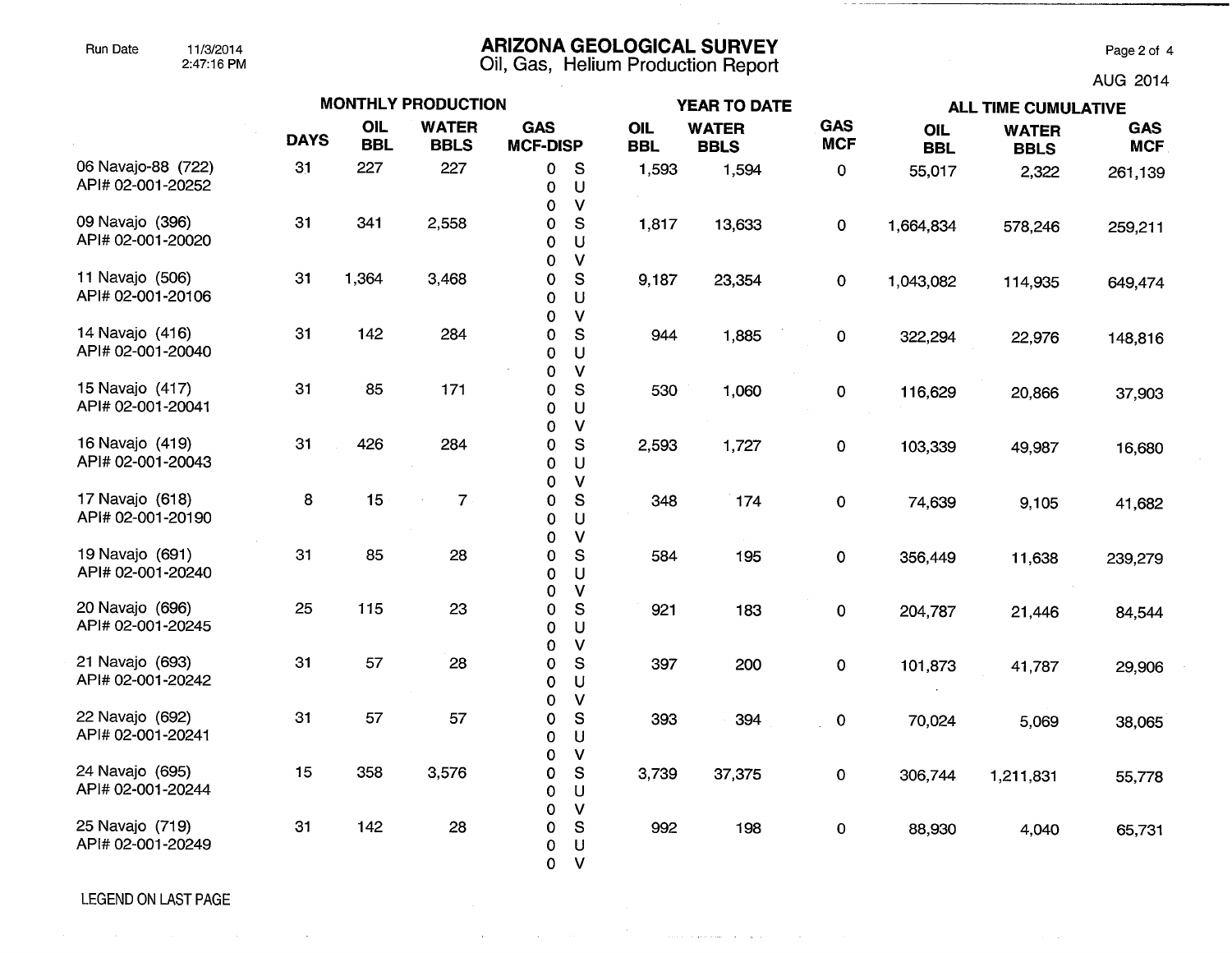## Run Date 11/3/2014 **ARIZONA GEOLOGICAL SURVEY** Page 3 of 4

2:47:16 PM Oil, Gas, Helium Production Report AUG 2014

 $\sim$ 

, we can assume that  $\mathcal{O}(\mathcal{A})$  , we can assume that  $\mathcal{O}(\mathcal{A})$ 

|                                                                              |             |                          | <b>MONTHLY PRODUCTION</b>   |                               |                                  |                          | <b>YEAR TO DATE</b>         |                          | <b>ALL TIME CUMULATIVE</b>            |                                     |                                     |  |
|------------------------------------------------------------------------------|-------------|--------------------------|-----------------------------|-------------------------------|----------------------------------|--------------------------|-----------------------------|--------------------------|---------------------------------------|-------------------------------------|-------------------------------------|--|
|                                                                              | <b>DAYS</b> | <b>OIL</b><br><b>BBL</b> | <b>WATER</b><br><b>BBLS</b> | <b>GAS</b><br><b>MCF-DISP</b> |                                  | <b>OIL</b><br><b>BBL</b> | <b>WATER</b><br><b>BBLS</b> | <b>GAS</b><br><b>MCF</b> | <b>OIL</b><br><b>BBL</b>              | <b>WATER</b><br><b>BBLS</b>         | <b>GAS</b><br><b>MCF</b>            |  |
| 26 Navajo (720)<br>API# 02-001-20250                                         | 31          | 85                       | 114                         | 0<br>0<br>$\Omega$            | S<br>U<br>$\mathsf{V}$           | 580                      | 773                         | 0                        | 91,264                                | 42,376                              | 10,751                              |  |
| 27 Navajo (721)<br>API# 02-001-20251                                         | 31          | 142                      | 85                          | $\mathbf 0$<br>0<br>$\Omega$  | $\mathbf S$<br>U<br>$\mathsf{V}$ | 987                      | 593                         | $\mathbf 0$              | 111,632                               | 1,593                               | 54,683                              |  |
| OPERATOR FIELD TOTAL<br>ABANDONED PRODUCER<br>TOTAL DINEH-BI-KEYAH (HERMOSA) |             | 5,452                    | 14,338                      | 3,635                         |                                  | 37,751                   | 105,236                     | 8,185                    | 16,008,192<br>2,791,624<br>18,799,816 | 6,172,504<br>1,103,617<br>7,276,121 | 6,246,337<br>429,787<br>6,676,124   |  |
| DRY MESA (MISSISSIPPIAN/PARADOX)                                             |             |                          |                             |                               |                                  |                          |                             |                          |                                       |                                     |                                     |  |
| Navajo Nation Oil&Gas Co.                                                    |             |                          |                             |                               |                                  |                          |                             |                          |                                       |                                     |                                     |  |
| 03 Navajo-138 (115)<br>API# 02-001-05305                                     | 1           | $\pmb{0}$                | 113                         | 0<br>0<br>$\Omega$            | S<br>U<br>$\mathbf v$            | 82                       | 133                         | 16                       | 471,577                               | 633,841                             | 1,021,703                           |  |
| 10 Navajo-138 (907)<br>API# 02-001-20318                                     | 18          | 55                       | 313                         | 1,056<br>120<br>$\Omega$      | S<br>U<br>$\mathsf{V}$           | 81                       | 3,106                       | 10,292                   | 3,895                                 | 21,442                              | 95,729                              |  |
| OPERATOR FIELD TOTAL                                                         |             | 55                       | 426                         | 1,176                         |                                  | 163                      | 3,239                       | 10,308                   | 475,472                               | 655,283                             | 1,117,432                           |  |
| ABANDONED PRODUCER                                                           |             |                          |                             |                               |                                  |                          |                             |                          | 377,167                               | 2,238,572                           | 1,400,847                           |  |
| TOTAL DRY MESA (MISSISSIPPIAN/PARADOX)                                       |             |                          |                             |                               |                                  |                          |                             |                          | 852,639                               | 2,893,855                           | 2,518,279                           |  |
| <b>BLACK ROCK (ISMAY/AKAH)</b>                                               |             |                          |                             |                               |                                  |                          |                             |                          |                                       |                                     |                                     |  |
| Navajo Nation Oil&Gas Co.                                                    |             |                          |                             |                               |                                  |                          |                             |                          |                                       |                                     |                                     |  |
| 03 Black Rock (581)<br>API# 02-001-20162                                     | 16          | 4                        | $\mathbf 0$                 | 1,984<br>226<br>$\mathbf 0$   | S<br>U<br>$\mathsf{V}$           | 13                       | 48                          | 28,520                   | 4,358                                 | 5,905                               | 2,144,382                           |  |
| 12 Black Rock (875)<br>API# 02-001-20294                                     | 17          | 20                       | 229                         | 893<br>101<br>$\mathbf 0$     | S<br>U<br>$\mathbf{V}$           | 227                      | 2,826                       | 13,671                   | 12,847                                | 57,489                              | 1,249,792                           |  |
| 20 Black Rock (882)<br>API# 02-001-20297                                     | 15          | 5                        | 424                         | 1,591<br>181<br>$\mathbf 0$   | S<br>U<br>$\mathsf{V}$           | 362                      | 5,328                       | 23,208                   | 27,220                                | 170,211                             | 1,245,689                           |  |
| OPERATOR FIELD TOTAL<br>ABANDONED PRODUCER<br>TOTAL BLACK ROCK (ISMAY/AKAH)  |             | 29                       | 653                         | 4,976                         |                                  | 602                      | 8,202                       | 65,399                   | 44,425<br>26,183<br>70,608            | 233,605<br>290,528<br>524,133       | 4,639,863<br>4,875,107<br>9,514,970 |  |

 $\star$ 

 $\sim$ 

 $\Delta \mathbf{r}$  and  $\mathbf{r}$  are the set of the set of  $\mathbf{r}$ 

LEGEND ON LAST PAGE

 $\sim 0.1$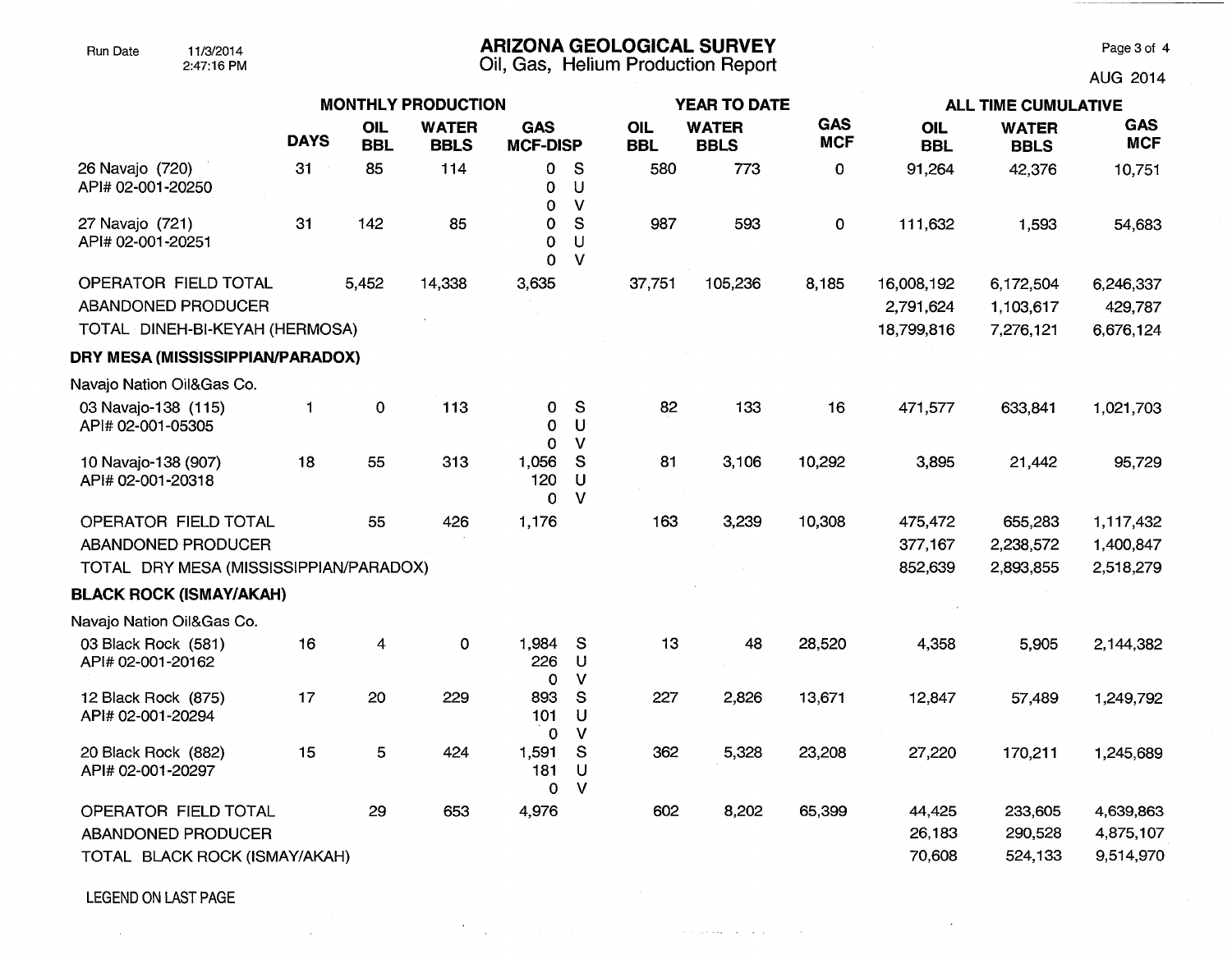# **ARIZONA GEOLOGICAL SURVEY**

Oil, Gas, Helium Production Report

Page 4 of 4 AUG 2014

|                                   | <b>MONTHLY PRODUCTION</b> |                   |                             |                        |            | <b>YEAR TO DATE</b>         |                          | <b>ALL TIME CUMULATIVE</b> |                             |                          |  |
|-----------------------------------|---------------------------|-------------------|-----------------------------|------------------------|------------|-----------------------------|--------------------------|----------------------------|-----------------------------|--------------------------|--|
|                                   | <b>DAYS</b>               | OIL<br><b>BBL</b> | <b>WATER</b><br><b>BBLS</b> | GAS<br><b>MCF-DISP</b> | OIL<br>BBL | <b>WATER</b><br><b>BBLS</b> | <b>GAS</b><br><b>MCF</b> | OIL<br><b>BBL</b>          | <b>WATER</b><br><b>BBLS</b> | <b>GAS</b><br><b>MCF</b> |  |
| ABANDONED FIELDS AND UNDESIGNATED |                           |                   |                             |                        |            |                             |                          | 1.497.143                  | 5,734,304                   | 14,789,650               |  |
| <b>GRAND TOTALS</b>               |                           | 5,536             | 15,417                      | 9,787                  | 38,516     | 116,677                     | 83,892                   | 21,220,206                 | 16.428.413                  | 33,499,023               |  |

Helium: Between 1961 and 1976 cumulative production of Helium was 9,237,801 MCF.

Gas Disposition Symbols in this Report:

2:47:16 PM

Run Date 11/3/2014

U - Used on Lease L - Lost (Mcf estimated)  $*$  - Amended Report

All production done in Apache County.

V - Flared/Vented S - Sold Sold State Permit Numbers are shown in parentheses

and a series of the con-

 $\mathcal{A}^{\pm}$ 

## LEGEND ON LAST PAGE

 $\sim$